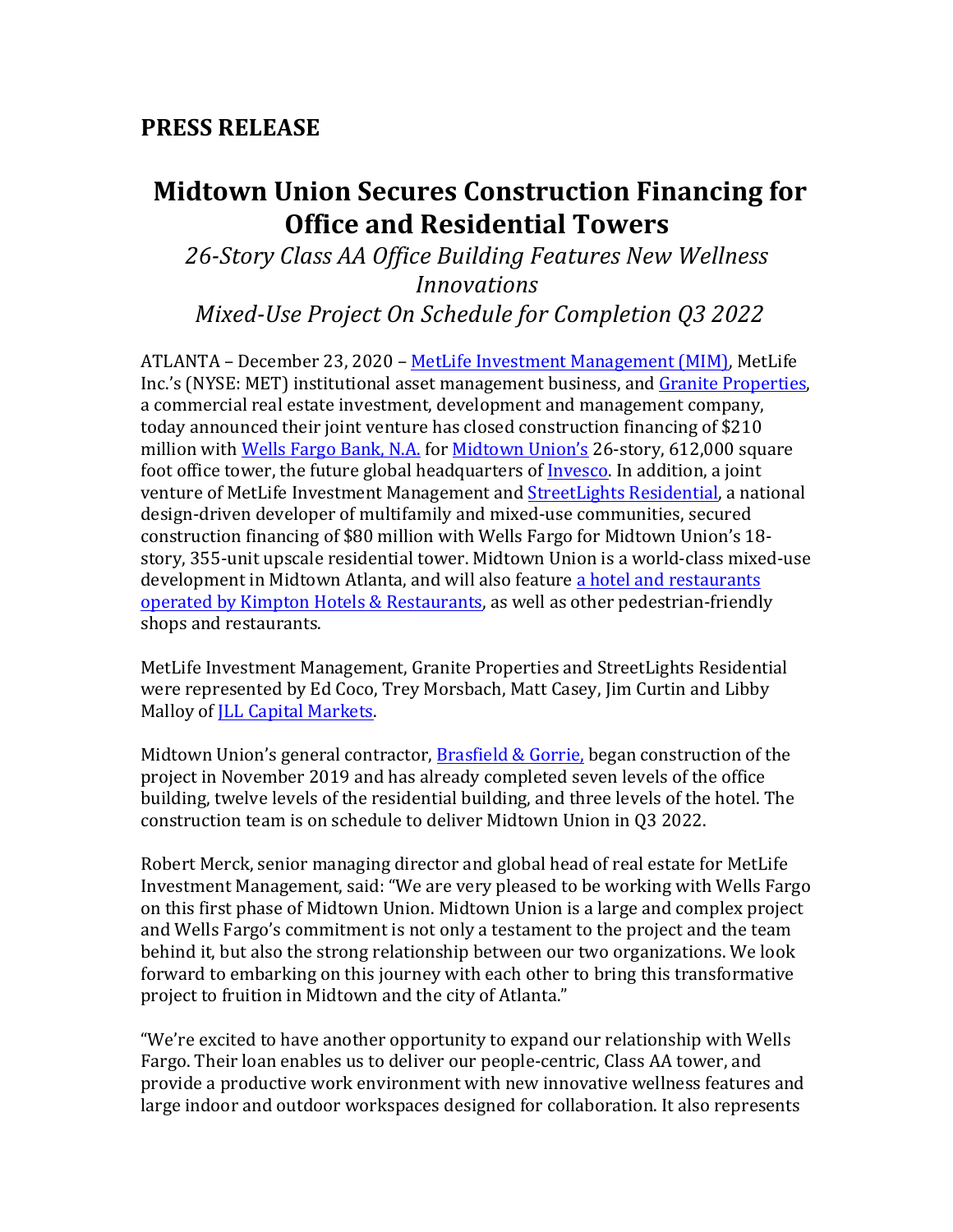our confidence in this project and Atlanta, especially during this pandemic," said John Robbins, Senior Managing Directors, Granite Properties.

"StreetLights is thrilled to be bringing a best-in-class residential experience to Midtown Union, in collaboration with our partners at MetLife, Granite, and Wells Fargo," said StreetLights Vice President of Development, Rob Bratton. "Midtown Union is uniquely connected to the Arts District and well-positioned for the increase in job openings in Midtown Atlanta. We are excited to be part of such a dynamic community."

"We are pleased to collaborate with MetLife Investment Management, Granite Properties, and Streetlights Residential to provide construction financing for the development of Midtown Union's office and residential towers, which underscores the importance of building state-of-the-art working and living solutions to meet the demand of office and residential tenants alike. Wells Fargo is committed to financing projects similar to Midtown Union that drive innovation in commercial real estate and exemplify exceptional health and safety standards. We look forward to the success of Midtown Union and continuing to grow our already deep relationships with MetLife, Granite Properties and Streetlights Residential," said Ryan Campbell, Senior Vice President, Wells Fargo Commercial Real Estate.

Midtown Union's office tower offers a customer-centric work environment designed for productivity and collaboration. As part of Granite's \$10 million Inspire Wellness initiative to enhance the health and safety of its office buildings in response to the pandemic, the Midtown Union office tower will have clean air technology throughout the building, including Needlepoint Bipolar Ionization (NPBI) integrated into the HVAC systems. By combining this ozone-free NPBI technology with MERV 13 filters, filtration levels achieve an equivalency of a MERV 18 filter  $-$  exceeding the ASHRAE standards for fighting Covid-19. This is HEPA-level performance, the same level of standard found in hospitals and clean rooms. The building will also include bipolar ionization in all elevator cabs, self-cleaning NanoSeptic Skins on high touch surfaces, touchless fixtures in restrooms, and touchless entrance doors. Building elevators will be controlled by Bluetooth technology, and Granite is pursuing a **Fitwel** designation for the shell building.

Midtown Union offers exceptional accessibility via four  $(4)$  points of ingress/egress and offers "first-on/first-off" access to the I-75/85 Connector. Midtown Union is also located directly across West Peachtree Street from the Arts Center MARTA Station, providing an alternative for tenants, visitors, residents and guests.

Designed by Cooper Carry, and with the office and retail spaces being leased by JLL, Midtown Union consists of:

• A LEED Certified, 612,000 square foot Class AA office building developed by Granite Properties and MetLife Investment Management. The 26-story office tower offers 24,000 square feet of retail space at the street level, a multi-level hospitality lobby, and a 12,000 square foot landscaped outdoor amenity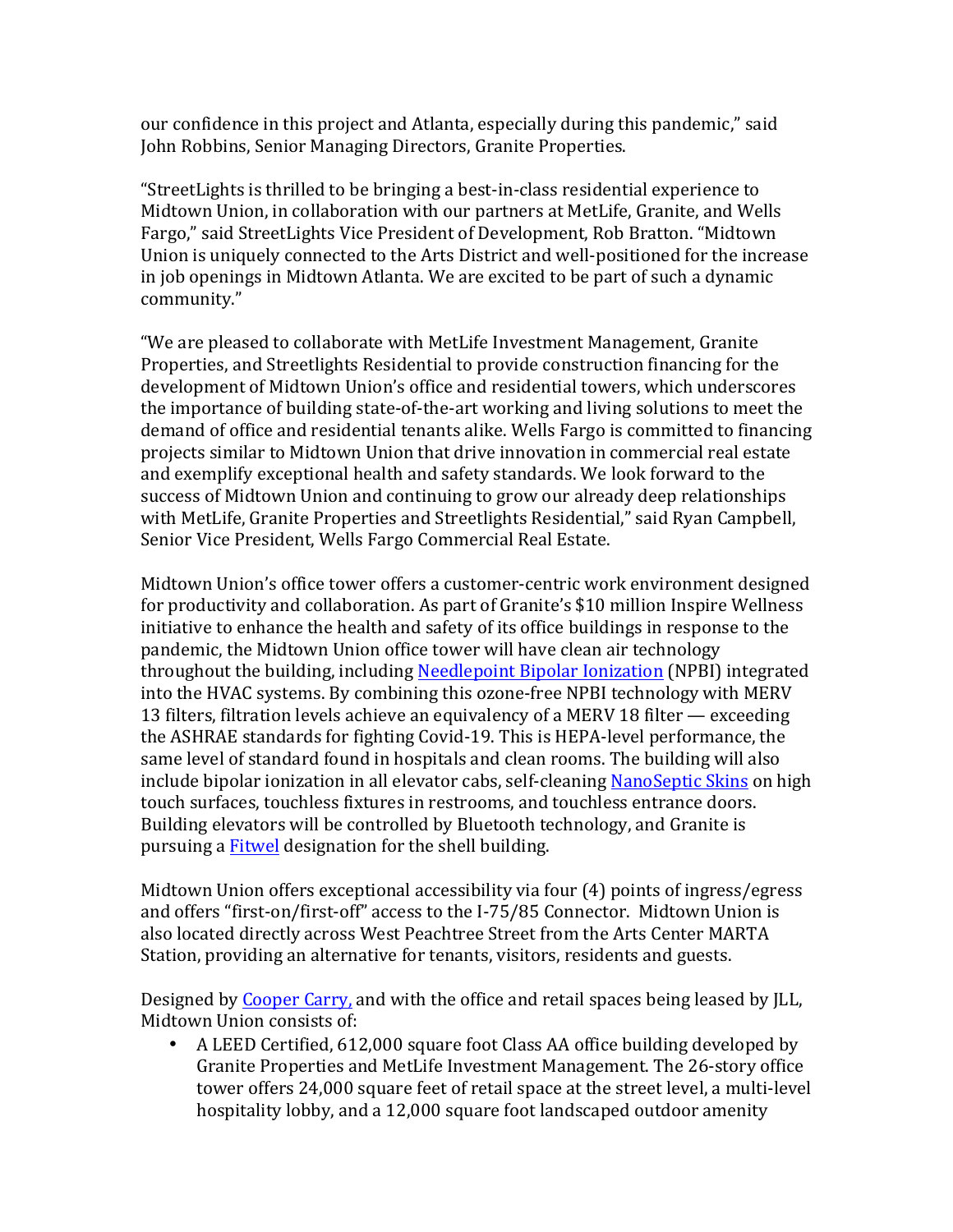terrace on the  $8<sup>th</sup>$  floor. The amenity terrace will connect to a fitness center, boardroom, conference meeting facilities and a customer lounge. Each floor of the office building will feature 14-ft floor-to-ceiling glass, allowing natural light to permeate throughout the entire floor.

- A 355-unit modern residential tower atop eight levels of parking developed by StreetLights Residential in partnership with MetLife Investment Management. The 18-story multifamily tower offers studio, one, two and three-bedroom rental homes rich in amenities including concierge service, coffee bar, conference lab, co-working space, resident storage, pet spa, fitness center, club room and an outdoor amenity deck with pool, seating and grilling stations as well as 8,000 square feet of street-level retail space.
- A 230-key boutique lifestyle hotel developed by MetLife Investment Management and AMS Hospitality, LLC. The 14-story hotel will be operated by Kimpton Hotel & Restaurants and offer 5,400 square feet of meeting space, as well as chef-driven restaurants and bars facing Arts Center Way.
- An extension of Arts Center Way creating a new pedestrian-friendly retail destination offering 32,000 square feet of shops and restaurants as well as green space.
- $\cdot$  635,000 square foot parking deck providing 1,909 parking spaces.

## **About MetLife Investment Management**

MetLife Investment Management, MetLife, Inc.'s (NYSE: MET) institutional asset management business, is a global fixed income, private capital and real estate investment manager providing tailored investment solutions to institutional investors worldwide. MetLife Investment Management provides public and private pension plans, insurance companies, endowments, funds and other institutional clients with a range of bespoke investment and financing solutions that meet a range of long-term investment objectives and risk-adjusted returns over time. For more information, visit https://investments.metlife.com.

## **About MetLife**

MetLife, Inc. (NYSE: MET), through its subsidiaries and affiliates ("MetLife"), is one of the world's leading financial services companies, providing insurance, annuities, employee benefits and asset management to help its individual and institutional customers navigate their changing world. Founded in 1868, MetLife has operations in more than 40 markets globally and holds leading positions in the United States, Japan, Latin America, Asia, Europe and the Middle East. For more information, visit www.metlife.com.

## **About Granite Properties**

Granite Properties is a privately held commercial real estate investment, development and management company founded in 1991, with offices in Dallas, Houston, Atlanta, Denver and Southern California. It has completed more than \$7 billion in real estate transactions and more than 27.1 million square feet of real estate development and acquisitions. Granite focuses on creating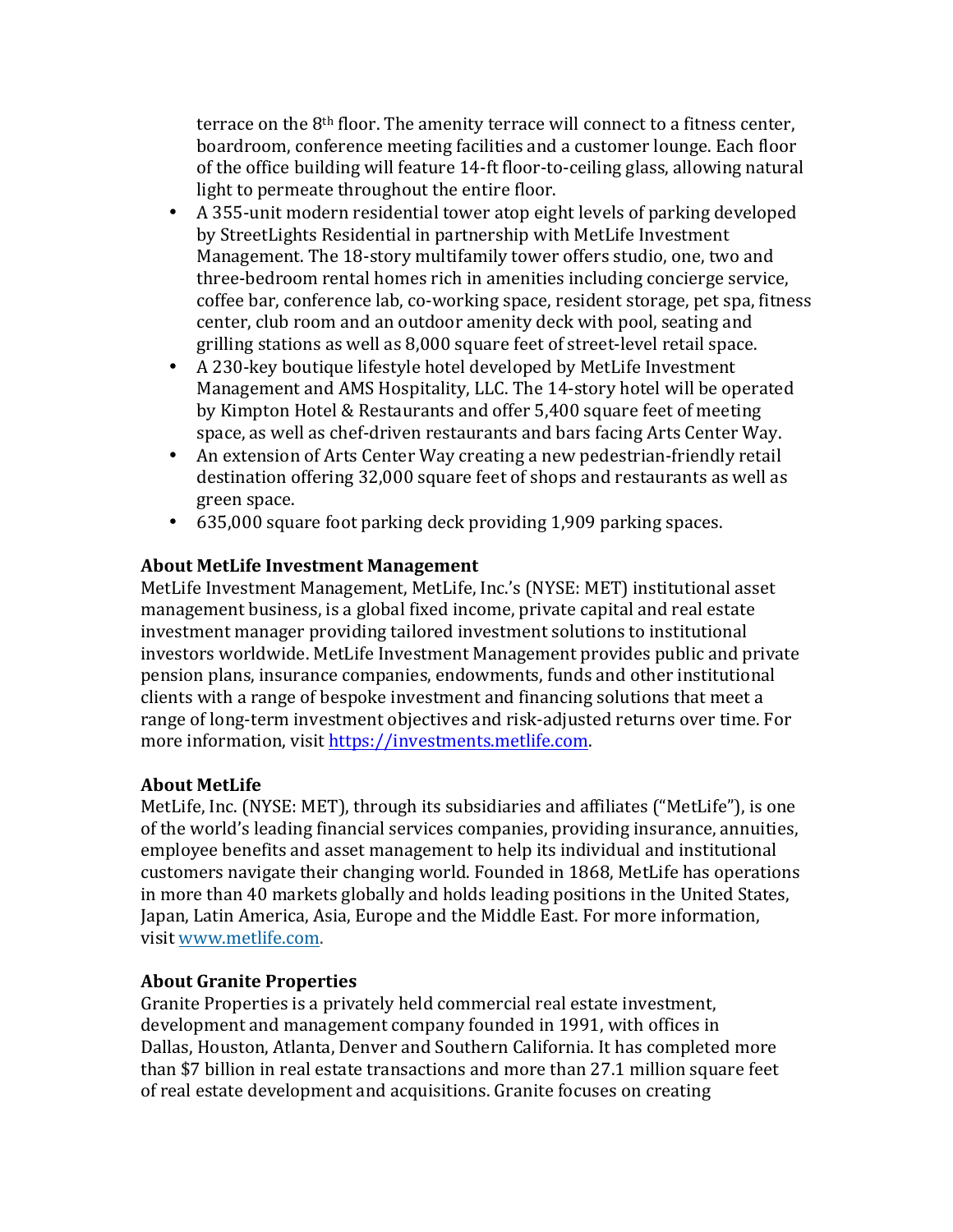extraordinary customer experiences in each building through mixed-use environments rich in amenities and customer-centric service to help people flourish. Granite, a NREI Top Office Owner, has been named as one of FORTUNE's Best Workplaces for nine consecutive years. For more information, visit www.graniteprop.com.

## **About StreetLights Residential**

StreetLights Residential specializes in new urbanist apartment homes and mixeduse developments. With in-house development, design, and construction expertise, the StreetLights team focuses on custom luxury communities which rival the experience, lifestyle and amenities of living in an urban boutique hotel. StreetLights has numerous urban infill projects throughout the country with more than 13,000 multifamily units completed, in progress or projected in 11 cities across six states. Since StreetLights' inception in 2011, the company has grown to more than 150 employees in its development and construction companies and has offices in Dallas, Atlanta, Orlando, Phoenix and San Diego. For more information, visit www.streetlightsres.com.

## **About Wells Fargo**

Wells Fargo & Company (NYSE: WFC) is a diversified, community-based financial services company with \$1.92 trillion in assets. Wells Fargo's vision is to satisfy our customers' financial needs and help them succeed financially. Founded in 1852 and headquartered in San Francisco, Wells Fargo provides banking, investment and mortgage products and services, as well as consumer and commercial finance, through  $7,200$  locations, more than  $13,000$  ATMs, the internet (wellsfargo.com) and mobile banking, and has offices in 31 countries and territories to support customers who conduct business in the global economy. Wells Fargo serves one in three households in the United States. Wells Fargo  $&$ Company was ranked No. 30 on Fortune's 2020 rankings of America's largest corporations. News, insights and perspectives from Wells Fargo are also available at Wells Fargo Stories.

Additional information may be found at www.wellsfargo.com | Twitter: @WellsFargo. 

## **About JLL**

JLL (NYSE: JLL) is a leading professional services firm that specializes in real estate and investment management. JLL shapes the future of real estate for a better world by using the most advanced technology to create rewarding opportunities, amazing spaces and sustainable real estate solutions for our clients, our people and our communities. JLL is a Fortune 500 company with annual revenue of \$18.0 billion in 2019, operations in over 80 countries and a global workforce of over 92,000 as of September 30, 2020. JLL is the brand name, and a registered trademark, of Jones Lang LaSalle Incorporated. For further information, visit jll.com.

## *Forward looking statement*